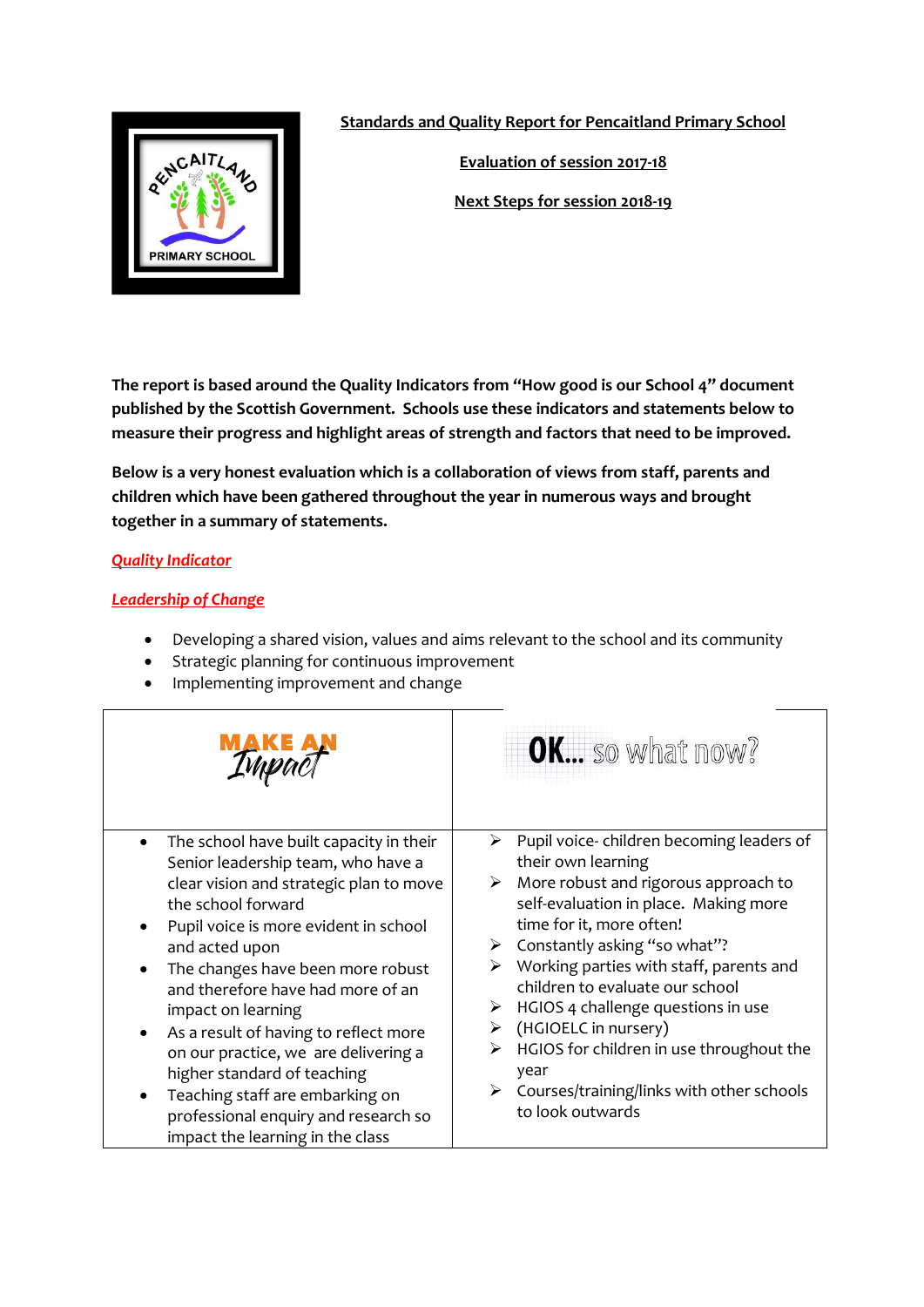### *Quality Indicator*

### *Learning, teaching and assessment*

- Learning and engagement
- Quality of teaching
- Effective use of assessment
- Planning, tracking and monitoring

|                                                                                                                                                                                                                                                                                                                                                                                                                                                                                                                                                                                                                                                                                                                                                                                               | OK so what now?                                                                                                                                                                                                                                                                                                                                                                                                                                                                                                                                                                                                                                                                                                                                                                                         |
|-----------------------------------------------------------------------------------------------------------------------------------------------------------------------------------------------------------------------------------------------------------------------------------------------------------------------------------------------------------------------------------------------------------------------------------------------------------------------------------------------------------------------------------------------------------------------------------------------------------------------------------------------------------------------------------------------------------------------------------------------------------------------------------------------|---------------------------------------------------------------------------------------------------------------------------------------------------------------------------------------------------------------------------------------------------------------------------------------------------------------------------------------------------------------------------------------------------------------------------------------------------------------------------------------------------------------------------------------------------------------------------------------------------------------------------------------------------------------------------------------------------------------------------------------------------------------------------------------------------------|
| Smarter use of data-this is being used<br>$\bullet$<br>more along with teacher judgement<br>to build a bigger picture of a learner<br>and their next steps<br>Increased time to plan quality lessons<br>More confidence to identify next<br>steps in learning (particularly<br>Reflective Reading)<br>Improvement in attainment<br>Improved quality of assessment /<br>tracking and monitoring information<br>More challenging conversations so<br>$\bullet$<br>staff are reflecting on their own<br>practice<br>Quality of teaching is getting better,<br>$\bullet$<br>which in turns means better<br>outcomes for children<br>School community has a shared vision,<br>$\bullet$<br>values and aims which will become<br>the foundations of our school and the<br>learning that takes place | New planning format using the idea of<br>➤<br>themed learning<br>More achievable and measurable targets<br>$\blacktriangleright$<br>used in all class rooms<br>Deeper understanding of differentiating<br>➤<br>and not just on outcome<br>Focus on higher order thinking skills<br>≻<br>questions and how the right question can<br>develop the learner<br>$\triangleright$ All CAT sessions centred around the<br>General Teaching Council of Scotland<br>standards<br>Building the curriculum $3$ – going "back to<br>➤<br>basics"- revisiting the 7 principles,<br>entitlements etc.<br>Creating clear expectations for<br>$\triangleright$<br>timetables, lessons and learning<br>environment and role of the teacher.<br>This will be created by all staff and<br>referred to throughout the year. |

|                | 2016    |         |          | 2017    |         |          | 2018    |         |          |
|----------------|---------|---------|----------|---------|---------|----------|---------|---------|----------|
|                | Reading | Writing | Numeracy | Reading | Writing | Numeracy | Reading | Writing | Numeracy |
| P <sub>1</sub> | 62.5%   | 58.3%   | 50%      | 83.3%   | 79.2%   | 87.5%    | 96.8%   | 93.6%   | 96.8%    |
| $P_4$          | 75%     | 78.1%   | 71.9%    | 79.2%   | 79.2%   | 75%      | 91.4%   | 69.6%   | 65.3%    |
| P <sub>7</sub> | 65.4%   | 69.2%   | 61.5%    | 86.7%   | 86.7%   | 80%      | 88.3%   | 88.3%   | 88.3%    |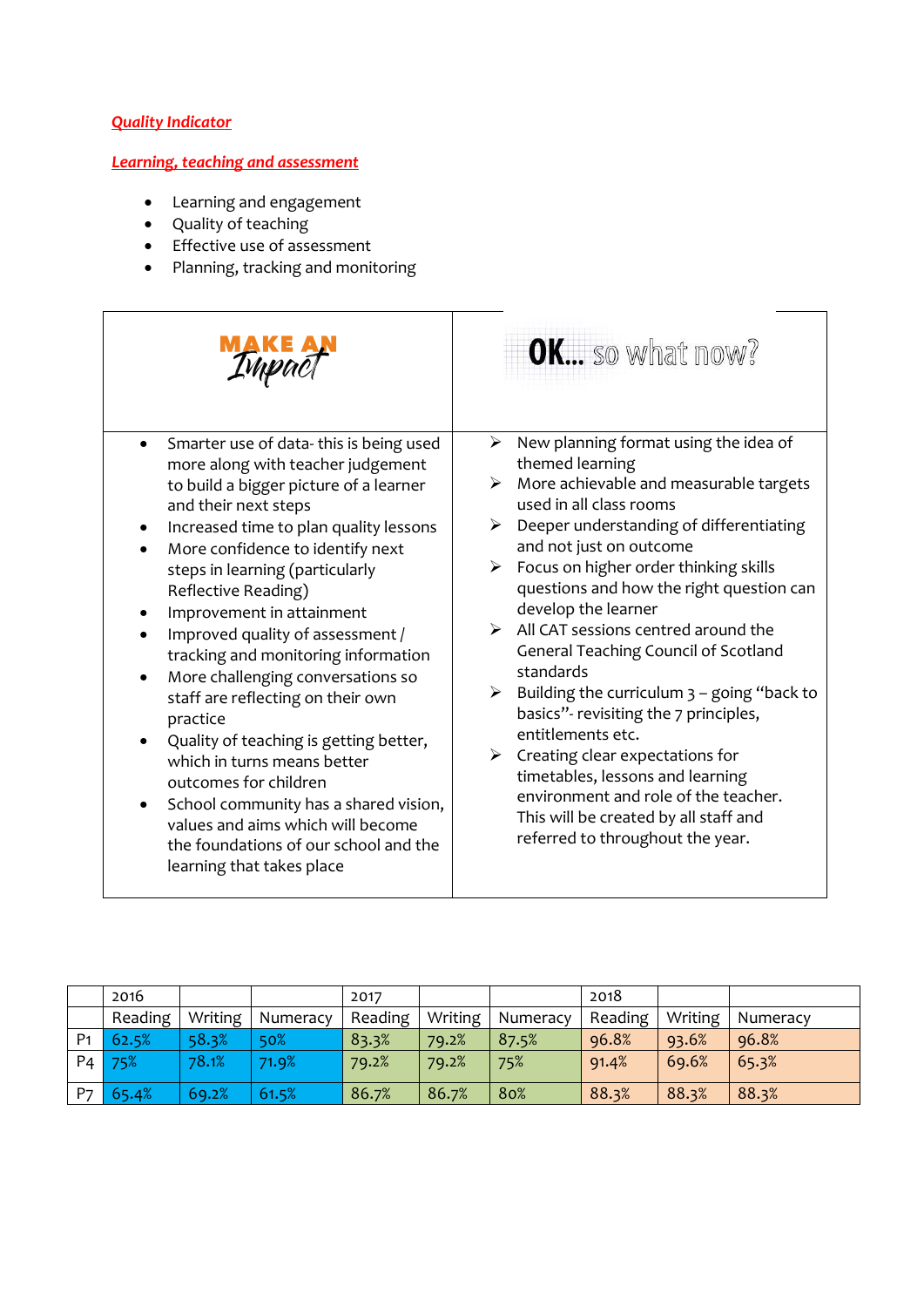### *Quality Indicator*

# *Ensuring wellbeing, equality and inclusion*

- Wellbeing
- Fulfilment of statutory duties
- Inclusion and equality

|                                                                                                                                                                                                                                                                                                                                                                                                                                                                                                                                                                                                                                                                                                                                                                                                                                                                                                                                                                         | OK so what now?                                                                                                                                                                                                                                                                                                                                                                                                                                                                                                                                                                      |
|-------------------------------------------------------------------------------------------------------------------------------------------------------------------------------------------------------------------------------------------------------------------------------------------------------------------------------------------------------------------------------------------------------------------------------------------------------------------------------------------------------------------------------------------------------------------------------------------------------------------------------------------------------------------------------------------------------------------------------------------------------------------------------------------------------------------------------------------------------------------------------------------------------------------------------------------------------------------------|--------------------------------------------------------------------------------------------------------------------------------------------------------------------------------------------------------------------------------------------------------------------------------------------------------------------------------------------------------------------------------------------------------------------------------------------------------------------------------------------------------------------------------------------------------------------------------------|
| Our new curriculum rationale, still in<br>draft form, will reflect equity, equality<br>and wellbeing<br>Values include wellbeing and equality<br>Beginning to embark on the Rights<br>respecting schools programme across<br>the school<br>All CT taking more responsibility to<br>$\bullet$<br>meet the needs of all learners in their<br>class using CIRCLE document and flow<br>chart to accompany it<br>Staff recognise that we need to allow<br>٠<br>children to explore more challenging<br>conversations in this area, while<br>maintaining a balanced and non-<br>judgemental role as the teacher.<br>This session highlighted to SLT that<br>$\bullet$<br>there is a need to confront and deal<br>with the bigger issues in society and<br>not shy away from allowing the<br>children to explore sensitive matters<br>in a safe environment.<br>Standardised system of wellbeing<br>٠<br>form for staff to use if they have a<br>concern using pastoral notes. | > Further training for all staff on CIRCLE*<br>document<br>Embed the CIRCLE document in school<br>➤<br>$\triangleright$ Staff explore questioning and<br>differentiation for all lessons<br>Embed the school vison, value and aims<br>≻<br>More practical steps to address the<br>➤<br>hidden poverty in the area<br>Achieve awards in rights respecting<br>➤<br>schools<br>Explore the increasing need to mental<br>➤<br>health support for young people in school<br>and strategies we can use to help<br>children<br>*CIRCLE- Child Inclusion Research into Learning<br>Education |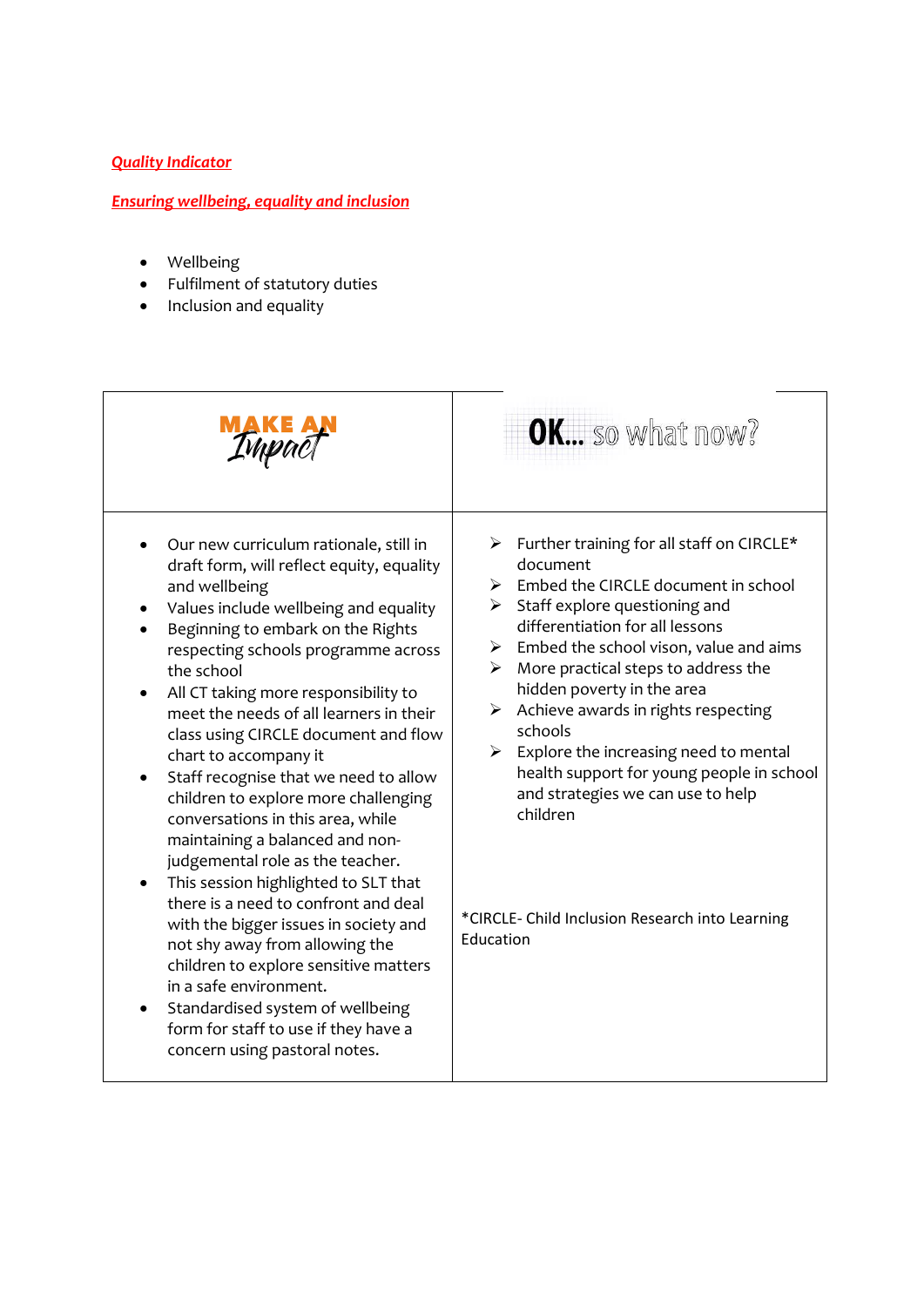#### *Quality Indicator*

#### *Raising attainment and achievement*

- Attainment in literacy and numeracy
- Attainment over time
- Overall quality of learners' achievement
- Equity for all learners